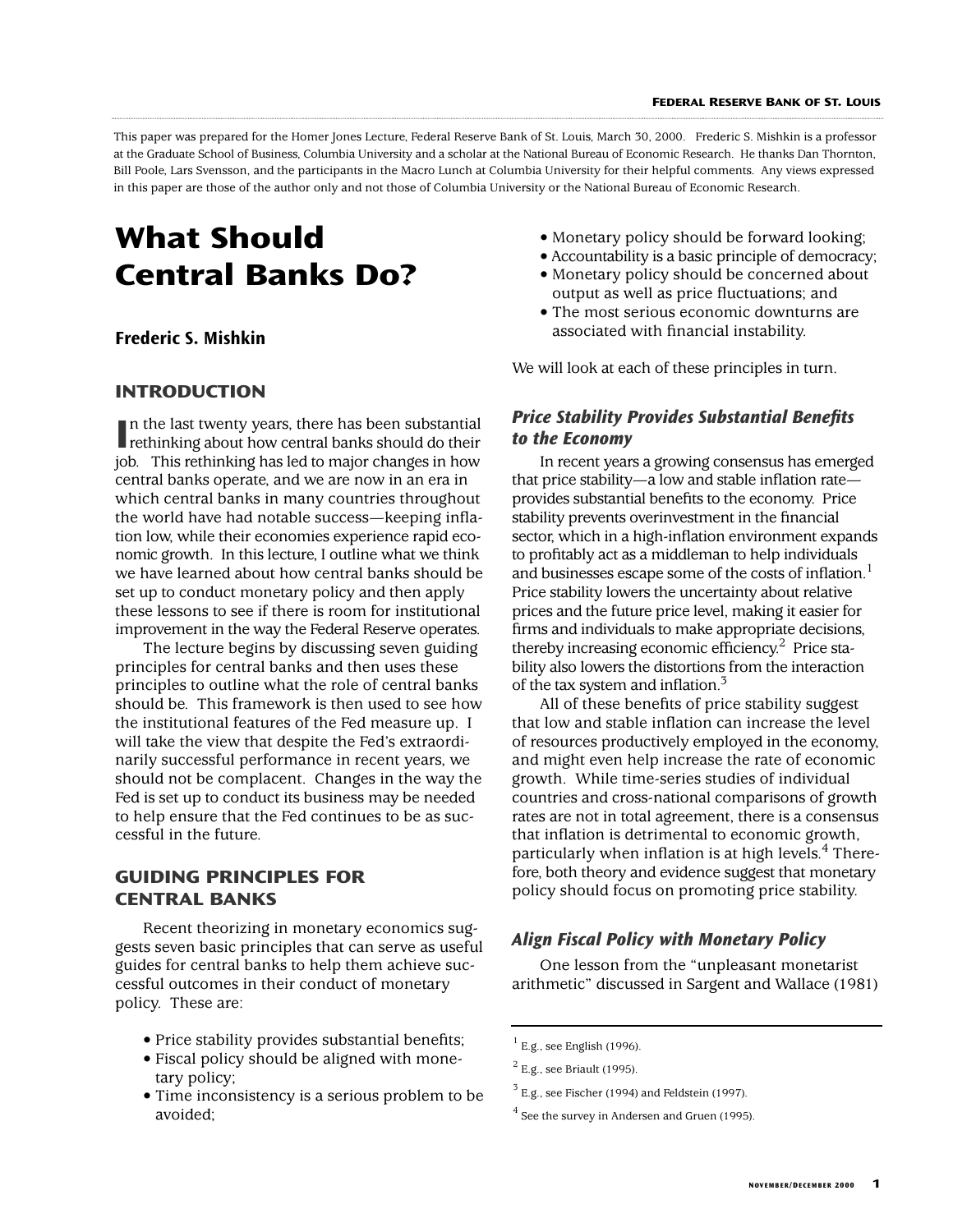and the recent literature on fiscal theories of the price level (Woodford, 1994 and 1995) is that irresponsible fiscal policy may make it more difficult for the monetary authorities to pursue price stability. Large government deficits may put pressure on the monetary authorities to monetize the debt, thereby producing rapid money growth and inflation. Restraining the fiscal authorities from engaging in excessive deficit financing thus aligns fiscal policy with monetary policy and makes it easier for the monetary authorities to keep inflation under control.

#### *Time Inconsistency Is a Serious Problem To Be Avoided*

One of the key problems facing monetary policymakers is the time-inconsistency problem described by Calvo (1978), Kydland and Prescott (1977), and Barro and Gordon (1983). The time-inconsistency problem arises because there are incentives for a policymaker to try to exploit the short-run tradeoff between employment and inflation to pursue shortrun employment objectives, even though the result is poor long-run outcomes. Expansionary monetary policy will produce higher growth and employment in the short-run. Therefore, policymakers will be tempted to pursue this policy even though it will not produce higher growth and employment in the long-run because economic agents adjust their wage and price expectations upward to reflect the expansionary policy. Unfortunately, however, expansionary monetary policy will lead to higher inflation in the long-run, with its negative consequences for the economy.

McCallum (1995) points out that the time-inconsistency problem by itself does not imply that a central bank will pursue expansionary monetary policy that leads to inflation. Simply by recognizing the problem that forward-looking expectations in the wage- and price-setting process promotes a strategy of pursuing expansionary monetary policy, central banks can decide not to play that game. From my first-hand experience as a central banker, I can testify that central bankers are very aware of the time-inconsistency problem and are, indeed, extremely averse to falling into a time-inconsistency trap. However, even if central bankers recognize the problem, there still will be pressures on the central bank to pursue overly expansionary monetary policy by politicians. Thus, overly expansionary monetary policy and inflation may result, so that the time-inconsistency problem remains. The

time-inconsistency problem is just shifted back one step; its source is not in the central bank, but rather, resides in the political process.

The time-inconsistency literature points out both why there will be pressures on central banks to pursue overly expansionary monetary policy and why central banks whose commitment to price stability is in doubt are more likely to experience higher inflation. In order to prevent high inflation and the pursuit of a suboptimal monetary policy, monetary policy institutions need to be designed in order to avoid the time-inconsistency trap.

#### *Monetary Policy Should Be Forward Looking*

The existence of long lags from monetary policy actions to their intended effects on output and inflation suggests that monetary policy should be forward looking. If policymakers wait until undesirable outcomes on inflation and output fluctuations actually arise, their policy actions are likely to be counterproductive. For example, by waiting until inflation has already appeared before tightening monetary policy, the monetary authorities will be too late; inflation expectations will already be embedded into the wage- and price-setting process, creating an inflation momentum that will be hard to contain. Once the inflation process has gotten rolling, the process of stopping it will be slower and costlier. Similarly, by waiting until the economy is already in recession, expansionary policy may kick in well after the economy has recovered, thus promoting unnecessary output fluctuations and possible inflation.

To avoid these problems, monetary authorities must behave in a forward-looking fashion and act preemptively. For example, assume that it takes two years for monetary policy to have a significant effect on inflation. Under these circumstances, even if inflation is quiescent currently (with an unchanged stance of monetary policy) and policymakers forecast inflation to rise in two years time, they must act immediately to head off the inflationary surge.

#### *Policymakers Should Be Accountable*

A basic principle of democracy is that the public should have the right to control the actions of the government: In other and more famous words, "The government should be of the people, by the people and for the people." Thus, the public in a democracy must have the capability to "throw the bums out" or punish incompetent policymakers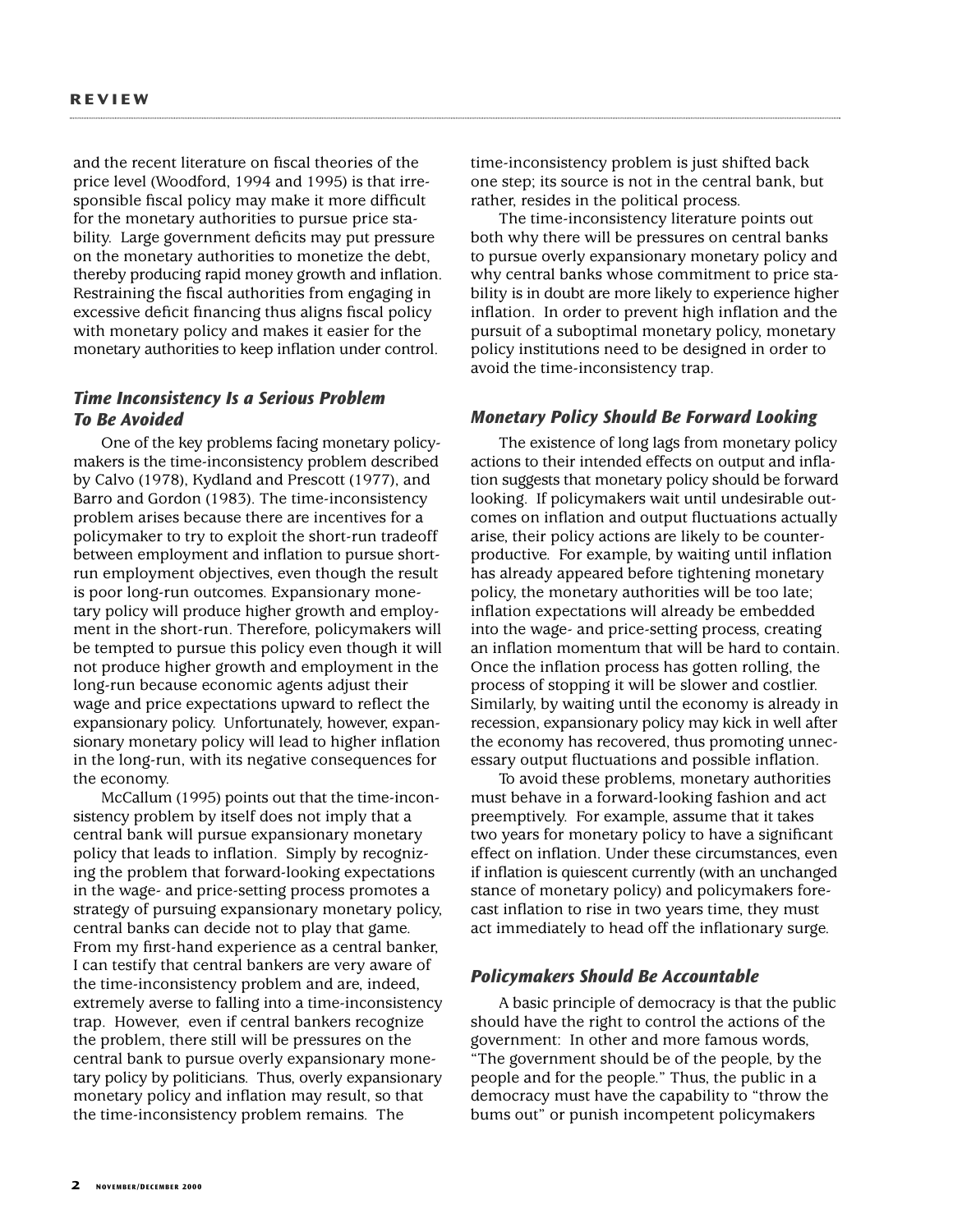through other methods in order to control their actions. If policymakers cannot be removed from office or punished in some other way, this basic principle of democracy is violated. In a democracy, government policymakers need to be held accountable to the public.

A second reason why accountability of policymakers is important is that it helps to promote efficiency in government. Making policymakers subject to punishment makes it more likely that incompetent policymakers will be replaced by competent ones and creates better incentives for policymakers to do their jobs well. Knowing that they are subject to punishment when performance is poor, policymakers will strive to get policy right. If policymakers are able to avoid accountability, then their incentives to do a good job drop appreciably, making poor policy outcomes more likely.

## *Monetary Policy Should Be Concerned with Output as well as Price Fluctuations*

Price stability is a means to an end—a healthy economy—and should not be treated as an end in itself. Thus, central bankers should not be obsessed with inflation control and become what Mervyn King (1997) has characterized as "inflation nutters." Clearly, the public cares about output as well as inflation fluctuations, and so the objectives for a central bank in the context of a long-run strategy should not only include minimizing inflation fluctuations, but should also include minimizing output fluctuations. Objective functions with these characteristics have now become standard in the monetary economics literature, which focuses on the conduct of monetary policy (e.g., see the papers in Taylor, 1999).

## *The Most Serious Economic Downturns Are Associated with Financial Instability*

A reading of U.S. monetary history (Friedman and Schwartz, 1963, Bernanke, 1983, and Mishkin, 1991) indicates that the most serious economic contractions in U.S. history, including the Great Depression, have all been associated with financial instability. Indeed, this literature suggests that financial instability is a key reason for the depth of these economic contractions. The recent financial crises and depressions in Mexico and East Asia also support this view (Mishkin, 1996, 1999a and Corsetti, Pesenti, and Roubini, 1998). Preventing financial instability is, therefore, crucial to promoting a

healthy economy and reducing output fluctuations, an important objective for central banks, as we have seen above.

# **IMPLICATIONS FOR THE ROLE OF A CENTRAL BANK**

Armed with these seven guiding principles, we can now look at what institutional features a central bank should have in conducting its operations. We derive the following implications/criteria for the role of a central bank:

- Price stability should be the overriding, longrun goal of monetary policy;
- An explicit nominal anchor should be adopted;
- A central bank should be goal dependent;
- A central bank should be instrument independent;
- A central bank should be accountable;
- A central bank should stress transparency and communication;
- A central bank should also have the goal of financial stability.

# *Price Stability Should Be the Overriding, Long-Run Goal of Monetary Policy*

Together, the first three principles for monetary policy outlined above suggest that the overriding, long-run goal of monetary policy should be price stability. A goal of price stability immediately follows from the benefits of low and stable inflation, which promote higher economic output. Furthermore, an institutional commitment to price stability is one way to make time-inconsistency of monetary policy less likely. An institutional commitment to the price stability goal provides a counter to timeinconsistency because it makes it clear that the central bank must focus on the long-run and thus resist the temptation to pursue short-run expansionary policies that are inconsistent with the long-run, price stability goal.

The third principle, that fiscal policy should be aligned with monetary policy, provides another reason why price stability should be the overriding, long-run goal of monetary policy. As McCallum (1990) has pointed out, "unpleasant monetarist arithmetic" only arises if the fiscal authorities are the first mover. In other words, if the fiscal authorities are the dominant player and can move first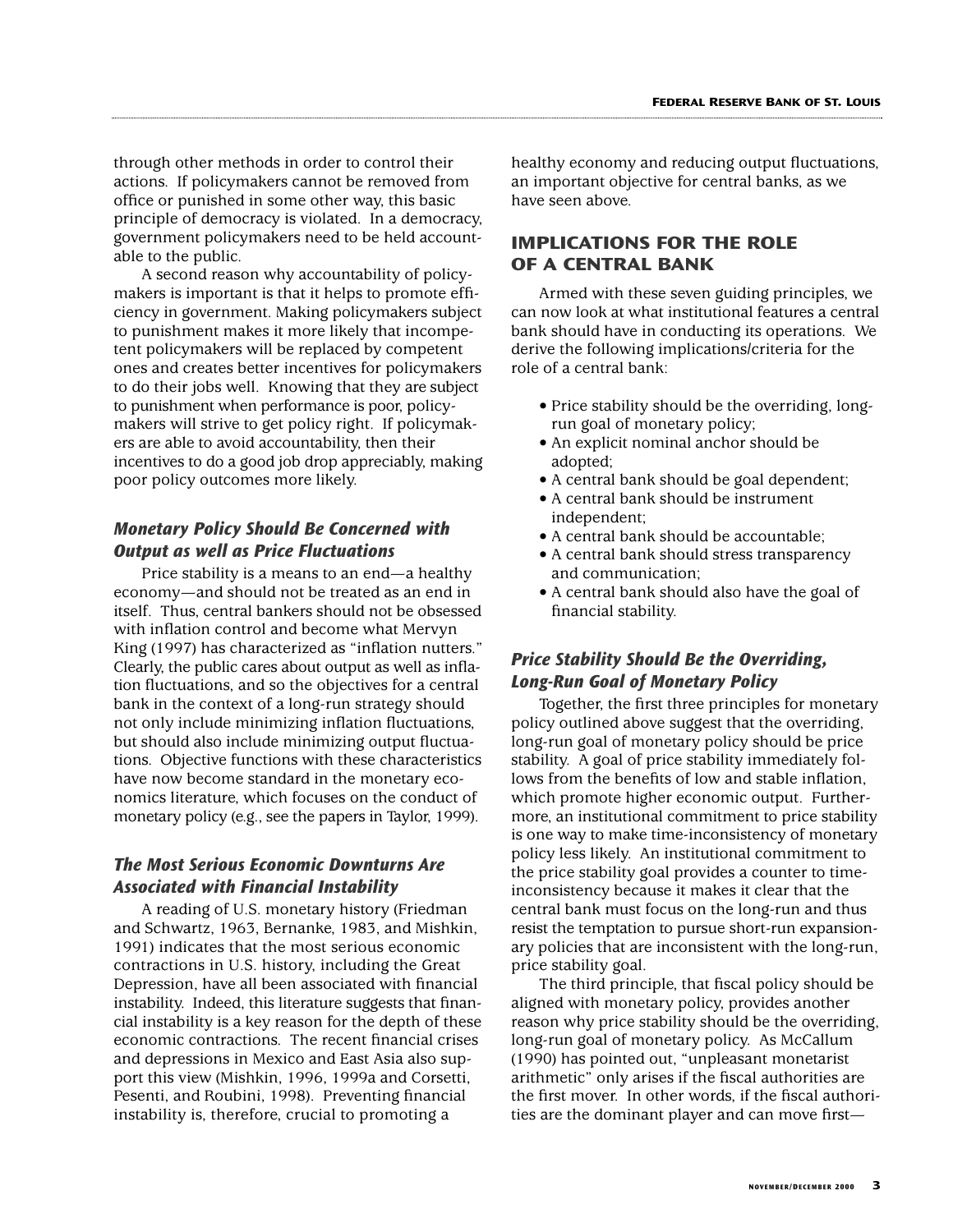thus setting fiscal policy exogenously, knowing that the monetary authorities will be forced to accommodate their policies to maintain the longrun government budget constraint—then fiscal policy will determine the inflation rate. Indeed, this is the essence of the fiscal theory of the price level. On the other hand, as McCallum (1990) points out, if the monetary authorities are the dominant player and move first, then it will be fiscal policy that will accommodate in order to satisfy the long-run government budget constraint and monetary policy will determine the inflation rate. An institutional commitment to price stability as the overriding, long-run goal, is just one way to ensure that monetary policy moves first and dominates, forcing fiscal policy to align with monetary policy.

The sixth guiding principle, that output fluctuations should also be a concern of monetary policy, suggests that a fanatic pursuit of price stability could be problematic because policymakers should see not only price fluctuations, but also output fluctuations as undesirable. This is why the price stability goal should be seen as overriding in the long-run but not in the short-run. As Lars Svensson (1999) states, central banks should pursue what he calls "flexible inflation targeting," in which the speed at which a central bank tries to get to price stability reflects their concerns about output fluctuations. The more heavily a central bank cares about output fluctuations, the more time it should take to return to price stability when it is not already there. However, because a "flexible inflation targeter" always sets a long-term price stability goal for inflation, the fact that a central bank cares about output fluctuations is entirely consistent with price stability as the long-run, overriding goal.

## *An Explicit Nominal Anchor Should Be Adopted*

Although an institutional commitment to price stability helps solve time-inconsistency and fiscal alignment problems, it does not go far enough because price stability is not a clearly defined concept. Typical definitions of price stability have many elements in common with the commonly used legal definition of pornography in the United States you know it when you see it. Thus, constraints on fiscal policy and discretionary monetary policy to avoid inflation might end up being quite weak because not everyone will agree on what price stability means in practice, providing both monetary policymakers and politicians a loophole to avoid making tough decisions to keep inflation under control. A solution to this problem, which supports the first three guiding principles, is to adopt an explicit nominal anchor that ties down exactly what the commitment to price stability means.

There are several forms that an explicit nominal anchor can take. One is a commitment to a fixed exchange rate. For example, in 1991, Argentina established a currency board that required the central bank to exchange U.S. dollars for new pesos at a fixed exchange rate of one to one. A second nominal anchor is for the central bank to have a money-growth target, as was the case in Germany. A third nominal anchor is for there to be an explicit numerical inflation goal as in inflation-targeting countries such as New Zealand, Canada, the United Kingdom, Australia, and Brazil, among others. All these forms of explicit nominal anchors can help reduce the time-inconsistency problem, as the success of countries using them in lowering and controlling inflation demonstrates (Mishkin, 1999b). These nominal anchors also help restrain fiscal policy and also are seen as an important benefit of inflation targeting in countries such as New Zealand and Canada (Mishkin and Posen, 1997, and Bernanke, Laubach, Mishkin, and Posen, 1999).

One criticism of adopting an explicit nominal anchor, such as an inflation target, is that it will necessarily result in too little emphasis on reducing output fluctuations, which is inconsistent with the guiding principle that monetary policy should be concerned with output as well as price fluctuations. However, this view is mistaken. Inflation targeting, as it has actually been practiced (Mishkin and Posen, 1997, and Bernanke, Laubach, Mishkin, and Posen, 1999), has been quite flexible and has not led to larger output fluctuations. Indeed, adoption of an inflation target can actually make it easier for central banks to deal with negative shocks to the aggregate economy. Because a decline in aggregate demand also leads to lower-than-expected inflation, a central bank is able to respond with a monetary easing, without causing the public to question its anti-inflationary resolve. Furthermore, inflation targeting can make it less likely that deflation, a fall in the price level, would occur. There are particularly valid reasons for fearing deflation in today's world, including the possibility that it might promote financial instability and precipitate a severe economic contraction. Indeed, deflation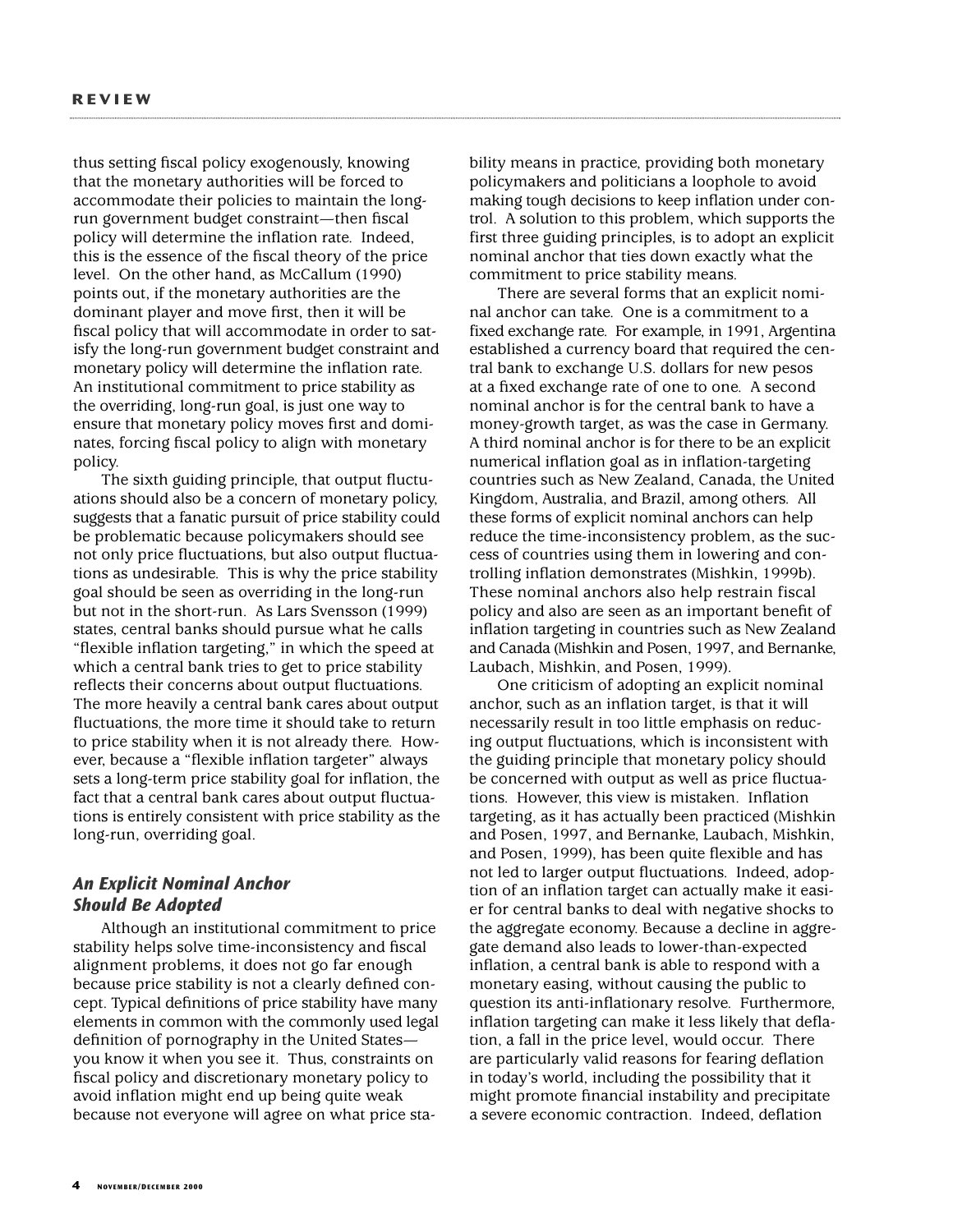has been associated with deep recessions or even depressions, as in the 1930s, and the recent deflation in Japan has been one factor that has weakened the financial system and the economy. Targeting inflation rates of above zero, as all inflation targeters have done, makes periods of deflation less likely. The evidence on inflation expectations from surveys and interest rate levels suggest that maintaining a target for inflation above zero (but not too far above) for an extended period does not lead to instability in inflation expectations or to a decline in the central bank's credibility.

#### *Central Banks Should Be Goal Dependent*

Although there is a strong rationale for the price stability goal and an explicit nominal anchor, who should make the institutional commitment? Should the central bank independently announce its commitment to the price stability goal or would it be better to have this commitment be mandated by the government?

Here the distinction between goal independence and instrument independence made by Debelle and Fischer (1994) and Fischer (1994) is quite useful. Goal independence is the ability of the central bank to set its own goals for monetary policy, while instrument independence is the ability of the central bank to independently set the instruments of monetary policy to achieve the goals. The fifth guiding principle that the public must be able to exercise control over government actions and that policymakers must be accountable, so basic to democracy, strongly suggests that the goals of monetary policy should be set by the elected government. In other words, a central bank should not be goal independent. The corollary of this view is that the institutional commitment to price stability should come from the government in the form of an explicit, legislated mandate for the central bank to pursue price stability as its overriding, long-run goal.

Not only is the prinicple of a legislated mandate and goal dependence of the central bank consistent with basic principles of democracy, but it has the further advantage that it is consistent with the second and third guiding principles—it makes timeinconsistency less likely, while making alignment of fiscal policy with monetary policy more likely. As we discussed above, the source of the time-inconsistency problem is more likely to be embedded in the political process than it is in the central bank. Once politicians commit to the price stability goal

by passing central bank legislation with a price stability mandate, it becomes harder for them to put pressure on the central bank to pursue short-run expansionary policies that are inconsistent with the price stability goal. Furthermore, a government commitment to price stability also is a commitment to making monetary policy dominant over fiscal policy, ensuring a better alignment of fiscal policy with monetary policy.

An alternative way to solve time-inconsistency problems has been suggested by Rogoff (1985): Grant both goal and instrument independence to a central bank and then appoint conservative central bankers to run it, who put more weight on controlling inflation (relative to output) than does the general public. The result will be low inflation, but at the cost of higher output variability than the public desires.

There are two problems with this solution. First, having "conservative" central bankers impose different preferences from those of the public on the conduct of monetary policy is inherently undemocratic. Basic democratic principles indicate that the preferences of policymaking should be aligned with those of the society at large. Second, in the long run, a central bank cannot operate without the support of the public. If the central bank is seen to be pursuing goals that are not what the public wants, support for central bank independence is likely to erode. Thus appointment of "conservative" central bankers may not be stable in the long run and will not provide a permanent solution to the timeinconsistency problem.

The same principles that suggest that the central bank should be goal dependent, with the commitment to the price stability goal mandated by the government, also suggest that the commitment to an explicit nominal anchor should be made by the government. In the case of an exchange-rate target, the government should set the target, as in Argentina, or in the case of an inflation target, the government should set the numerical inflation goal. The fact that the government sets these targets so that the central bank is goal dependent does not mean that the central bank should be cut out of the decision-making process. Because the central bank has both prestige and expertise in the conduct of monetary policy, governments will almost always be better served by setting these targets in consultation with the central bank.

Although it is clear that the government should set the goal for the explicit nominal anchor in the long-run, it is more controversial whether it should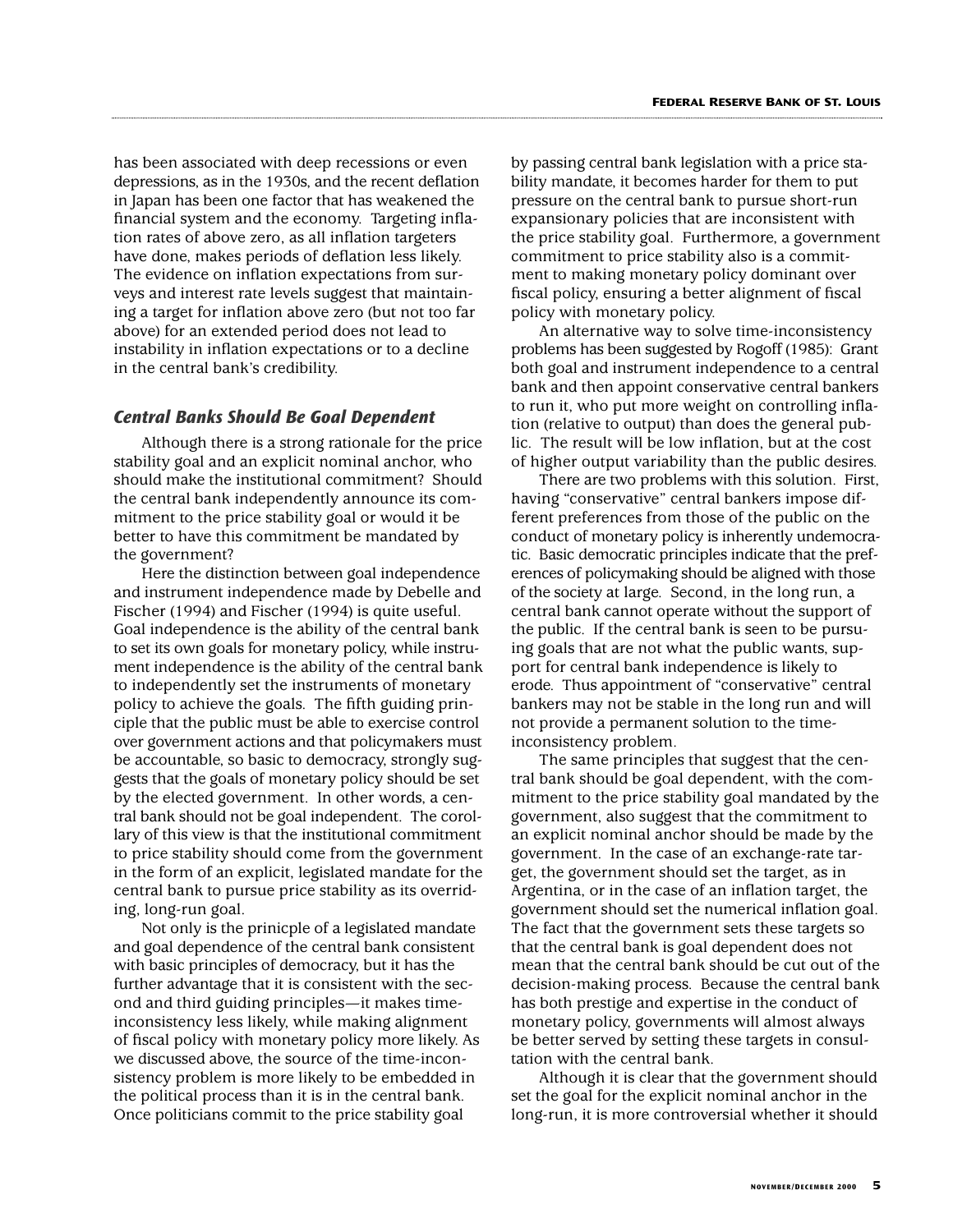set it in the short-run or intermediate-run. If a government, for example, set a short-run inflation or exchange rate target that was changed every month or every quarter, this could easily lead to time inconsistency in which short-run objectives would dominate. In many countries that target inflation, the Ministry of Finance, as the representative of the government, does set an annual inflation target; however, as documented in Bernanke, Laubach, Mishkin, and Posen (1999), the target rarely is changed once price stability is achieved. Thus, even though (in theory) governments could manipulate an annual inflation target to pursue short-run objectives, the transparency of goal-setting leads to a long-run approach to setting inflation targets even when it is done on an annual basis. The situation for the United States is even more complicated. Because of our congressional system, the Treasury Secretary is not the representative of Congress, in contrast to the Minister of Finance who does represent parliament in a parliamentary system. Instead the Treasury Secretary represents the executive branch. Thus, who represents the American government in setting a short- or intermediate-term target for monetary policy is not clear cut. This problem is not as severe for setting the long-run goal of monetary policy, which could be done by a congressional commission with representatives from both the executive and legislative branches, as well as from the public and the central bank. However, the difficulties of delegating the setting of shorter run targets for monetary policy in a congressional system may require that the central bank keep this responsibility.<sup>5</sup>

#### *Central Banks Should Be Instrument Independent*

Although the arguments above suggest that central banks should be goal dependent, the guiding principles in the previous section provide a strong case that central banks should be instrument independent. Allowing central banks to control the setting of monetary policy instruments provides additional insulation from political pressures to exploit short-run tradeoffs between employment and inflation. Instrument independence means that the central bank is better able to avoid the pursuit of time-inconsistent policies in line with the third guiding principle.

The fourth guiding principle, that monetary policy needs to be forward looking in order to take account of the long lags in the effect of monetary

policy on inflation, provides another rationale for instrument independence. Instrument independence insulates the central bank from the myopia that is frequently a feature of the political process arising from politicians' concerns about getting elected in the near future. Thus, instrument independence makes it more likely that the central bank will be forward looking and adequately allow for the long lags from monetary policy actions to inflation in setting their policy instruments.

Recent evidence seems to support the conjecture that macroeconomic performance is improved when central banks are more independent. When central banks in industrialized countries are ranked from least legally independent to most legally independent, the inflation performance is found to be the best for countries with the most independent central banks (see Alesina and Summers, 1993, Cukierman, 1992, and Fischer, 1994, among others). However, there is some question whether causality runs from central bank independence to low inflation or, rather, whether a third factor is involved, such as the general public's preferences for low inflation that create both central bank independence and low inflation (Posen, 1995).

The bottom line is that basic principles for monetary policy and democracy suggest that central banks should have instrument but not goal independence. This degree of independence for central banks is analogous to the relationship between the U.S. military and the government during the successfully prosecuted Gulf War in 1991. The military had instrument independence: It had complete control over the prosecution of the war with little interference from the government (in contrast to the less successfully waged Vietnam War). On the other hand, the military did not have goal independence: It was the Commander in Chief, George Bush, who made the decisions as to what the objectives and goals of the war would be.

#### *Central Banks Should Be Accountable*

The fifth guiding principle, that policymakers should be accountable, indicates that the central bank should be subject to government and public scrutiny. One way of ensuring accountability is to make the independence of the central bank subject to legislative change by allowing the act that creat-

 $5$  For further discussion of who should set an inflation target in the United States, see Bernanke, Laubach, Mishkin, and Posen (1999).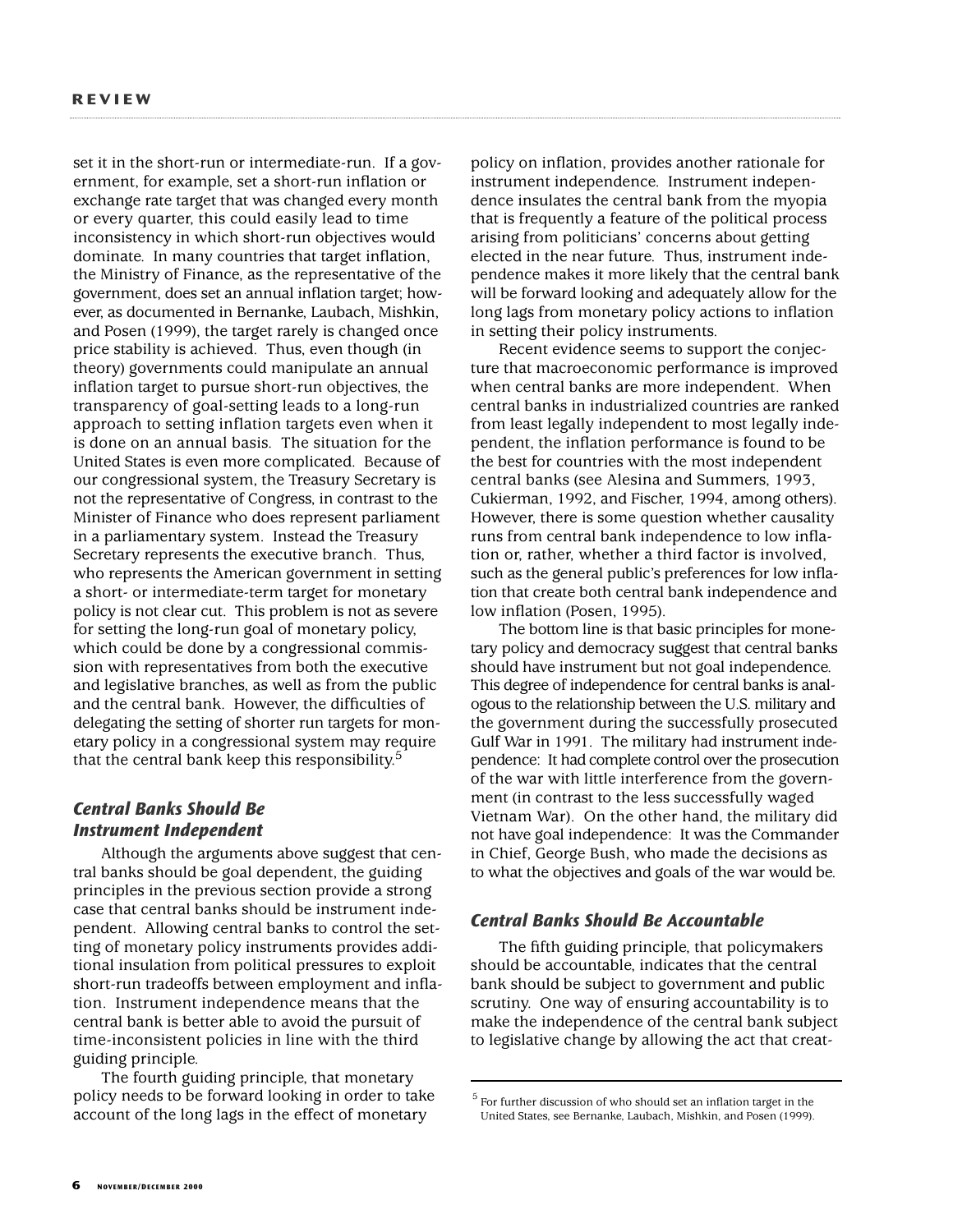ed the central bank to be modified by legislation at any time. Another way is to mandate periodic reporting requirements to the government, for example, as was done in the Humphrey-Hawkins legislation which requires the Chairman of the Federal Reserve to testify to Congress twice a year.

The need for central banks to be accountable provides an additional reason why central banks should have an explicit nominal anchor. If there is no explicit nominal anchor, it is far less clear upon what criterion the central bank should be judged, and thus it is harder to hold it accountable. On the other hand, with an explicit nominal anchor, like a target for inflation or the exchange rate, the public and the politicians have a clear cut benchmark to assess the performance of the central bank. Thus, an explicit nominal anchor enhances the accountability of the central bank. Indeed, with an explicit nominal anchor, accountability can be enforced by making the central bank governor subject to dismissal if he or she breaches the goals set by the government, as is the case in New Zealand.

## *Central Banks Should Stress Transparency and Communication*

Increased transparency of monetary policymaking is another important way to increase central bank accountability in line with the fifth guiding principle. Central banks need to communicate clearly their monetary policy strategy in order to explain their objectives and how they plan to achieve them. Each time they change their policy instruments, such as the interbank interest rate, they also need to clearly state the decision and then explain the rationale for it. Transparency can be further increased by publication of the central bank's forecast and the minutes of the discussion of monetary policy.

In addition, central banks need to pursue many outreach vehicles to communicate with the public. These include the continual making of speeches to all elements of society, more openness with the press and media, and the development of brochures and reports that are accessible to the public. Particularly noteworthy in this regard are the "Inflation Report" type documents initially developed by the Bank of England and now emulated by many other central banks. These documents depart from the usual dull-looking, formal reports of central banks to take on the best elements of textbook writing (fancy graphics, use of boxes) in order to better communicate with the public.

Increasing transparency and accountability not

only helps to align central banks with democratic principles, and is thus worthy of its own right, but it also has benefits for the ability of central banks to conduct monetary policy successfully. Transparency reduces the uncertainty about monetary policy, interest rates, and inflation, thus making private-sector planning easier. Transparency and communication also promote a better public understanding of what central banks can do—promote price stability which, as suggested by the first guiding principle, has the potential to enhance economic growth in the long run—and what central banks cannot do—create permanent increases in output and employment through expansionary policy. Better public understanding of what central banks can and cannot do is then likely to help generate more public support for monetary policy, which is focused on price stability, becoming the long-run, overriding goal.

Although central bankers find their life to be a more comfortable one when they are not accountable and can avoid intense public scrutiny, increased transparency and accountability have important benefits for central bankers, helping them to adhere to the first five guiding principles outlined in the previous section. Because transparency and accountability can increase the public support for the price stability goal and longer-term thinking on the part of the central bank, they can reduce political pressures on the central bank to pursue inflationary monetary policy and, thus, limit the timeinconsistency problem, while generating more support for forward-looking policy by the central bank. Also, greater transparency and communication can help the central bank convince the public that fiscal policy needs to be aligned with monetary policy.

In addition, transparency and accountability can increase support for independence of the central bank.<sup>6</sup> An instructive example is provided by the granting of instrument independence to the Bank of England in May 1997. Prior to this date, monetarypolicy decisions in the United Kingdom were made by the government (the Chancellor of the Exchequer) rather than by the Bank of England. When, on May 6, 1997, the Chancellor of the Exchequer, Gordon Brown, announced the granting of instrument independence to the Bank of England, giving it the power to set the overnight interest rate, he made it

 $<sup>6</sup>$  Blinder (1998) also makes a strong case for increased transparency</sup> and accountability of central banks.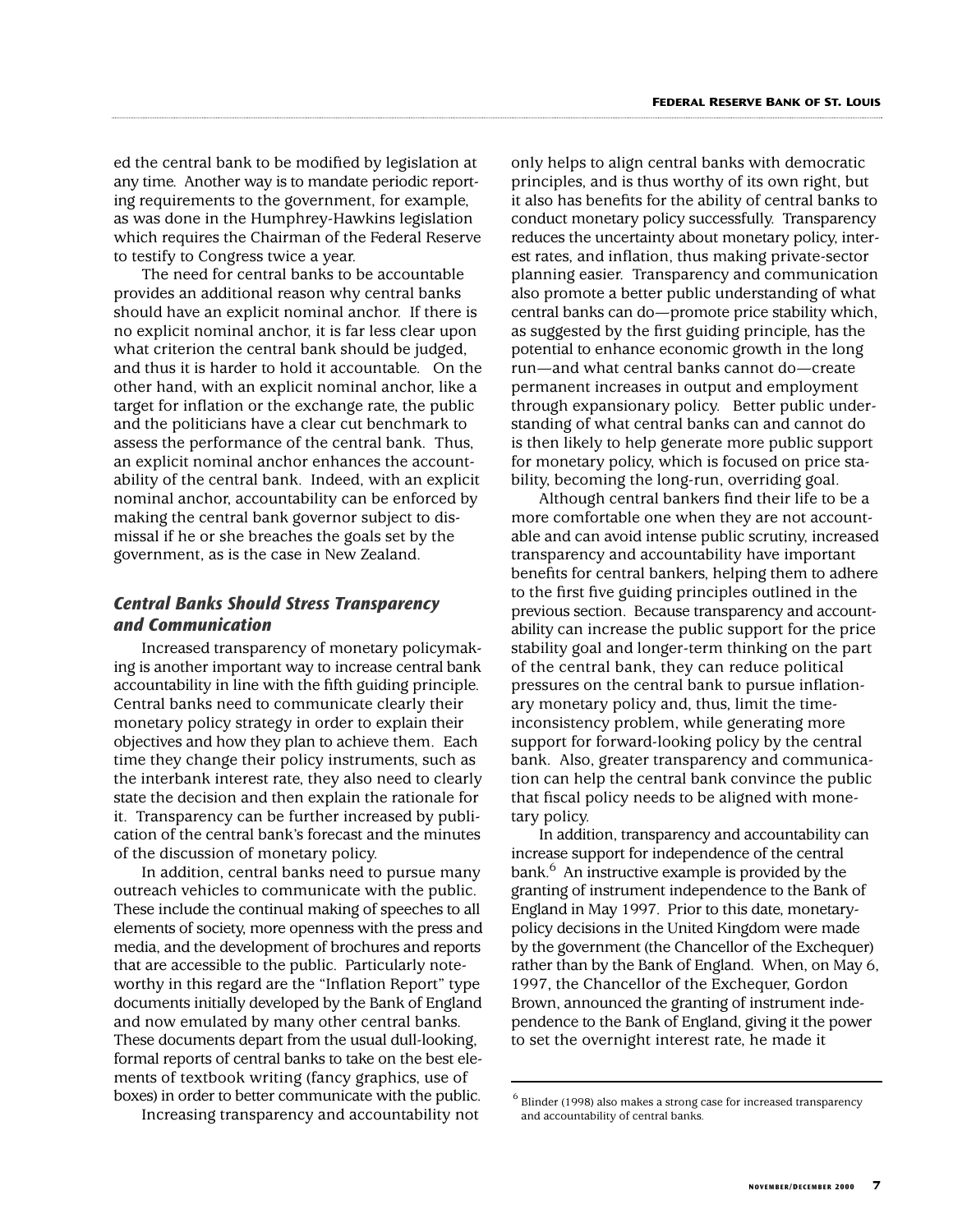particularly clear at the press conference that, in his view, the action had been made possible by the increased transparency and accountability of policy under the recently adopted inflation-targeting regime.

# *Central Banks Should also Have a Financial Stability Goal*

Because central banks should care about output fluctuations (Principle 6) and the most serious economic contractions arise when there is financial instability (Principle 7), central banks also need to focus on preventing financial instability. The primary way that central banks prevent financial instability is by acting as a lender of last resort, that is, by supplying liquidity to the financial system to keep a financial crisis from spinning out of control. Because acting as a lender of last resort, in effect, provides a safety net for financial institutions to whom the funds will be channeled, it creates a moral hazard problem in which these institutions who are potential borrowers have incentives to take on excessive risk, which can make financial instability more likely. Thus, central banks need to consider the tradeoff between the moral hazard cost of the role as lender of last resort and the benefit of preventing financial crises. Keeping moral hazard from getting out of hand indicates that central banks should not perform the role of lender of last resort unless it is absolutely necessary; and, therefore, this role should occur very infrequently.

Because lender-of-last-resort lending should be directed at providing funds to solvent, but illiquid, financial institutions and not to insolvent institutions, in order to reduce incentives to take on too much risk by these institutions, the central bank needs to have information regarding to whom it might have to extend loans when it performs this role. One way for the central bank to get this information is for it to have a supervisory role over these institutions. This is an argument for giving central banks a role in prudential supervision (see, e.g., Mishkin, 1992, and Bernanke, 2000). In addition, a supervisory role for the central bank can help it obtain information about whether a situation really is likely to lead to a financial crisis and, thus, requires a lender-oflast-resort intervention. Without this information, the central bank may either intervene too frequently or fail to do so when it is really needed, thus making financial instability more likely. It is possible that central banks can acquire the information they need from supervisory agencies which are separate from the central bank, but some central bank officials doubt this (see Peek, Rosengren, and Tootell, 2000). Thus, there is an argument for the central bank to have a role in prudential supervision, but it is by no means clear cut. Furthermore, there are arguments against central bank involvement in prudential supervision because it may cause a central bank to lose its focus on the price-stability objective.

## **A FEDERAL RESERVE SCORECARD**

Now that we have outlined what the role of a central bank should be, we can assess how the institutional features of the Federal Reserve measure up. We provide an assessment of whether the way the Fed is set up to conduct its operations is consistent with each of the seven criteria discussed in the previous section.

#### *Price Stability Should Be the Overriding, Long-Run Goal of Monetary Policy*

Through their testimony and speeches, high officials in the Federal Reserve System, and especially Alan Greenspan, have made it quite clear that the overriding, long-run goal for Fed monetary policy is price stability. However, there is no clear mandate from the U.S. government that price stability should be a long-run, overriding goal. The Humphrey-Hawkins Act passed in 1978, with the revealing title, "Full Employment and Balanced Growth Act," stipulates that monetary policy should have goals of full employment and economic growth, as well as price stability. It is true that the Humphrey-Hawkins Act could be interpreted as allowing for price stability to be the overriding, long-run goal because, as was indicated previously, price stability is a means of promoting high economic growth and full employment in the long-run. However, it is even easier to interpret the legislation as supporting an emphasis on pursuit of full employment and economic growth in the short-run, which is inconsistent with the pursuit of price stability. The lack of a clear mandate for price stability can lead to the time-inconsistency problem in which political pressure is put on the Fed to engage in expansionary policy to pursue short-run goals.

In contrast to the United States, many other countries now have legislation which mandates price stability as the overriding, long-run goal of monetary policy, and this is a growing trend. For example, a mandate for price stability as the overriding, long-run goal for monetary policy was a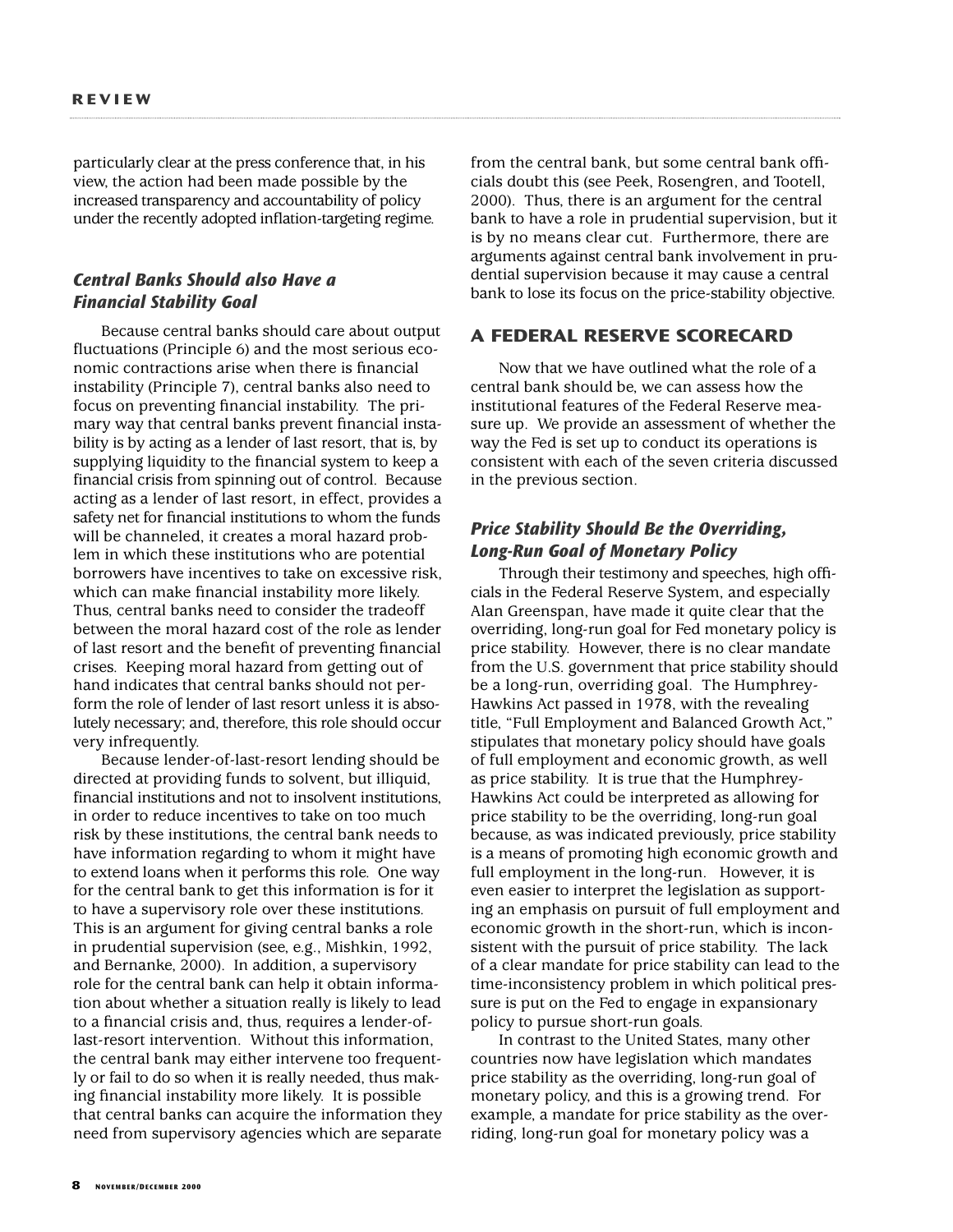requirement for entry into the European Monetary Union, and the Maastricht Treaty gives this mandate to the central banking system for the European Monetary Union, which most accurately referred to as the Eurosystem.<sup>7</sup> This trend also has been evident even in emerging market countries, where many central banks have had their mandate revised to focus on price stability.

On the first criterion of the need for an institutional commitment to price stability, as the overriding long-run goal, the United States does not score well.

#### *An Explicit Nominal Anchor Should Be Adopted*

Not only has the U.S. government not committed to price stability as the overriding, long-run goal, but also neither it nor the Fed has adopted an explicit nominal anchor. The actions and rhetoric of the Greenspan Fed have made it clear that it will fight to keep inflation from rising from the current level of around 2 percent, and it is fair to characterize the Fed as having an implicit nominal anchor. Nonetheless, the Federal Reserve has not come out and articulated an explicit goal for inflation and has, instead, stated its commitment to price stability. This has been loosely defined by Alan Greenspan as a situation in which changes in the price level are not a major consideration for businesses and households. At the present time, the public (and maybe even members of the FOMC) have no idea of whether the Fed's goal for inflation is 1 percent, 2 percent, or possibly higher. I think it is fair to say that right now the nominal anchor in the United States is Alan Greenspan. The problem is that this leaves some ambiguity as to what the Fed's target is. Even more importantly, the existence of this implicit nominal anchor depends on personalities. Alan Greenspan, despite his recent reappointment, will not be around forever. When he steps down, will the public believe that there is sufficient commitment to a nominal anchor to keep inflation from appearing again?

On the criterion of having an explicit nominal anchor, the institutional set up of the Fed also does not score well.

#### *Central Banks Should Be Instrument Independent*

The Federal Reserve has been set up to be far more independent than other government agencies in the United States. Members of the Board of Governors are appointed by the government for 14year terms, insulating them from political pressure, while Reserve Bank presidents, who also sit on the FOMC, are appointed by the boards of directors at each Reserve Bank and are not subject to Congressional review. Even more important is that the Federal Reserve generates substantial profits, on the order of \$20 billion per year, most of which it returns to the U.S. Treasury, so that it has its own revenue base and is not dependent on funds from the government. Indeed, by law the Federal Reserve is exempt from General Acounting Office (GAO) audits of deliberations, decisions, or actions on monetary policy matters.

Given its insulation from the political process and its financial independence, it should be no surprise that the Fed has complete control over setting its monetary policy instruments. This has the benefits of enabling the Fed to resist political pressure to engage in time-inconsistent expansionary policy and to be forward-looking in the setting of its policy instruments.

On the criteria of instrument independence the Fed scores well.

#### *Central Banks Should Be Goal Dependent*

We have already seen that independence can go too far. Instrument independence is desirable but goal independence is problematic. The independence of the Fed—described above—and the lack of a clear mandate from the government allows the Fed to make the decisions on what the goals of its policies should be. Thus the Fed has a high degree of goal independence. In some ways goal independence makes the Fed's job easier because it insulates it from political pressure, but it does have a downside. The substantial goal independence of the Federal Reserve creates a fair amount of tension in a democratic society because it allows an elite group to set the goals of monetary policy. Indeed, recent criticism of the Federal Reserve may have been prompted by the impression that the Federal Reserve, and particularly its Chairman, has become too powerful.

The goal independence of the Federal Reserve should not be seen as total, however. Politicians do have the ability to influence the goals of the Fed because the Congress can modify the Federal Reserve

 $7$  The Eurosystem currently is made up of the eleven national central banks of the countries that have joined EMU, with the European Central Bank (ECB) at the center having a role similar to that of the Board of Governors in the Federal Reserve System.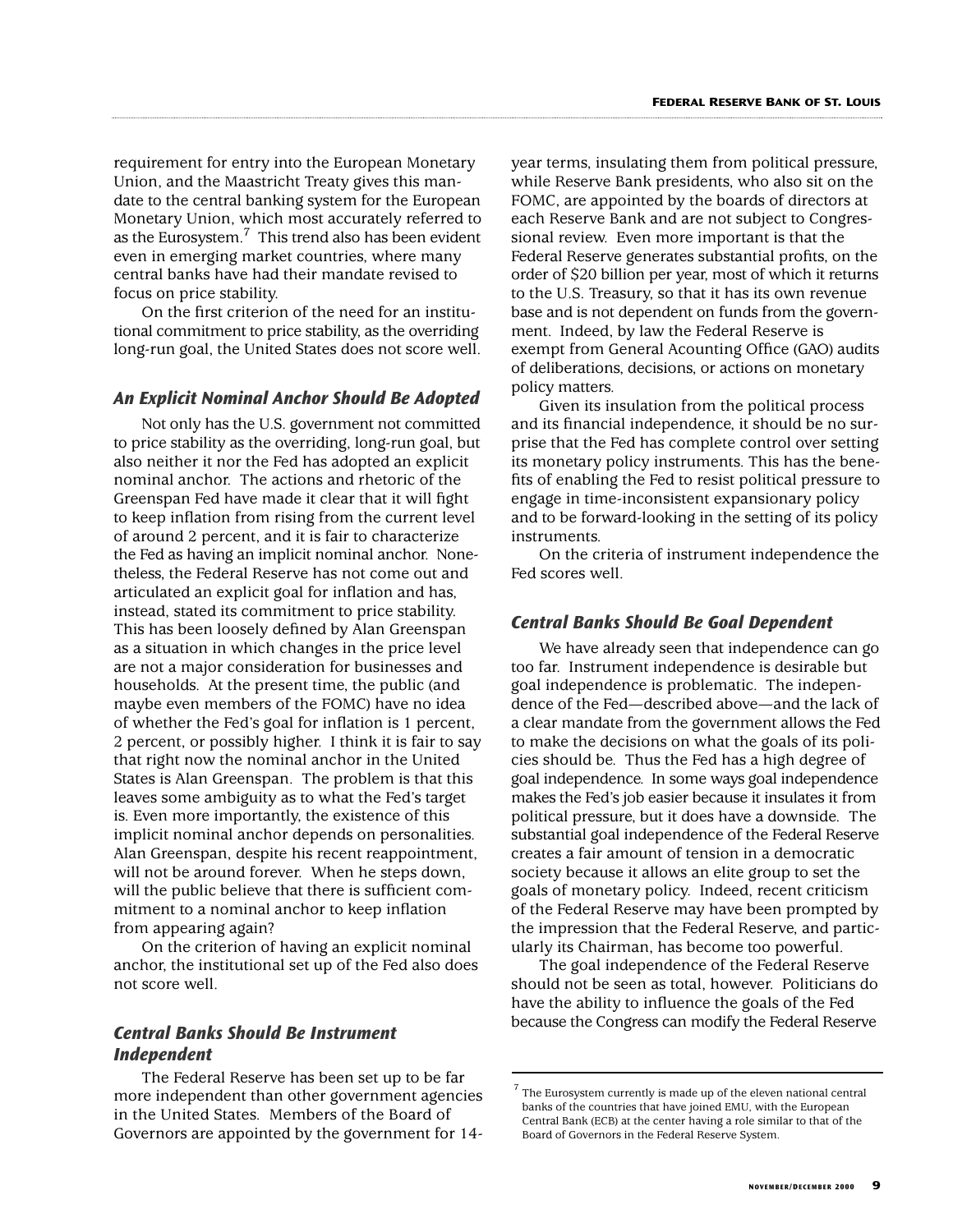Act at any time. Also, the Fed has a great interest in other legislation that affects its operations. A case in point is the recent Gramm-Bliley-Leach Financial Services Modernization Act, passed in 1999, which had major implications for whether the Federal Reserve would continue to have supervisory responsibilities over large banking organizations (which it continued to keep). Furthermore, Congress can criticize the budget of the Fed for items that are unrelated to monetary policy or foreign-exchange operations. As an example, in 1996 Senators Dorgan and Reid called for Congress to exercise budgetary authority over the nonmonetary activities of the Federal Reserve because they were concerned that the Fed was too focused on fighting inflation and not enough on reducing unemployment.

As a comparison, the Eurosystem should be seen in some ways as more goal independent than the Federal Reserve System and in other ways less. The Maastricht Treaty specifies that the overriding, long-run goal of the ECB is price stability, so that the goal for the Eurosystem is more clearly specified than it is for the Federal Reserve System. However, Maastricht did not specify exactly what this price stability means so the Eurosystem has defined the quantitative goal for monetary policy, an inflation rate between 0 and 2 percent. From this perspective, the Federal Reserve System is slightly less goal dependent than the Eurosystem. On the other hand, the Eurosystem's statutes cannot be changed by legislation, but only by alterations to the Maastricht Treaty. From this perspective, the Eurosystem is much less goal dependent than the Federal Reserve System because its statutes are specified in a treaty and thus are far harder to change than statutes that are embedded in legislation.

As the examples above indicate, the Federal Reserve is not goal dependent, but we should not take this view too far. Thus, on the goal dependence criteria, the Fed's score is mixed.

#### *Central Banks Should Be Accountable*

Closely related to goal dependence is the accountability of the central bank to meet its goals. There are formal accountability mechanisms for the Fed. For example, the Chairman of the Board of Governors has been required to testify twice a year to Congress about the conduct of monetary policy under the Humphrey-Hawkins legislation. Also, as we have seen, the Fed is subject to punitive actions by the Congress if it so chooses, either by

amending the Federal Reserve Act or through passage of other legislation that affects the Fed.

On these grounds the Federal Reserve System is more accountable than the Eurosystem. As we have seen, the Eurosystem's statutes cannot be modified by legislation but, rather, requires amendment to a treaty, a far more difficult process. Moreover, although the President of the European Central Bank is required to testify once a year to the European Parliament, this requirement may not guarantee sufficient oversight of the Eurosystem's policies. Since the European Parliament is currently significantly less powerful than the national parliaments of the countries that make up the Monetary Union, scrutiny by that organization would not influence the Eurosystem's behavior as strongly as would oversight by a more powerful body, such as a consortium of national parliaments or the individual parliaments themselves. It is not clear to whom the Eurosystem would be accountable.

However, the absence of an explicit nominal anchor means that there is no benchmark against which the public or Congress can measure the performance of the Federal Reserve System. In contrast, the Eurosystem has outlined its price-stability goal of inflation between 0 and 2 percent, so there is a predetermined criterion to judge its performance. Thus, despite the requirement that the Fed testify to Congress, the accountability of the Fed is not very strong. The Federal Reserve is able to obscure what its strategy and goals are and has indeed done this in the past. This leaves open the possibility that there could be a political backlash against a "high-handed" Federal Reserve that could have adverse consequences on its independence and ability to successfully conduct monetary policy in the future.

On the accountability criteria, the Fed also does not score very well.

## *Central Banks Should Stress Transparency and Communication*

In recent years, the Fed has come a long way on the transparency and communication front. In the past, the Fed had a reputation for not only being unclear about its goals and strategy, but for keeping markets in the dark about its setting of policy instruments. This has changed dramatically in recent years. Starting in 1994, the Fed began to announce its policy actions after every FOMC meeting. It then moved in 1999 to announcing the bias in the direc-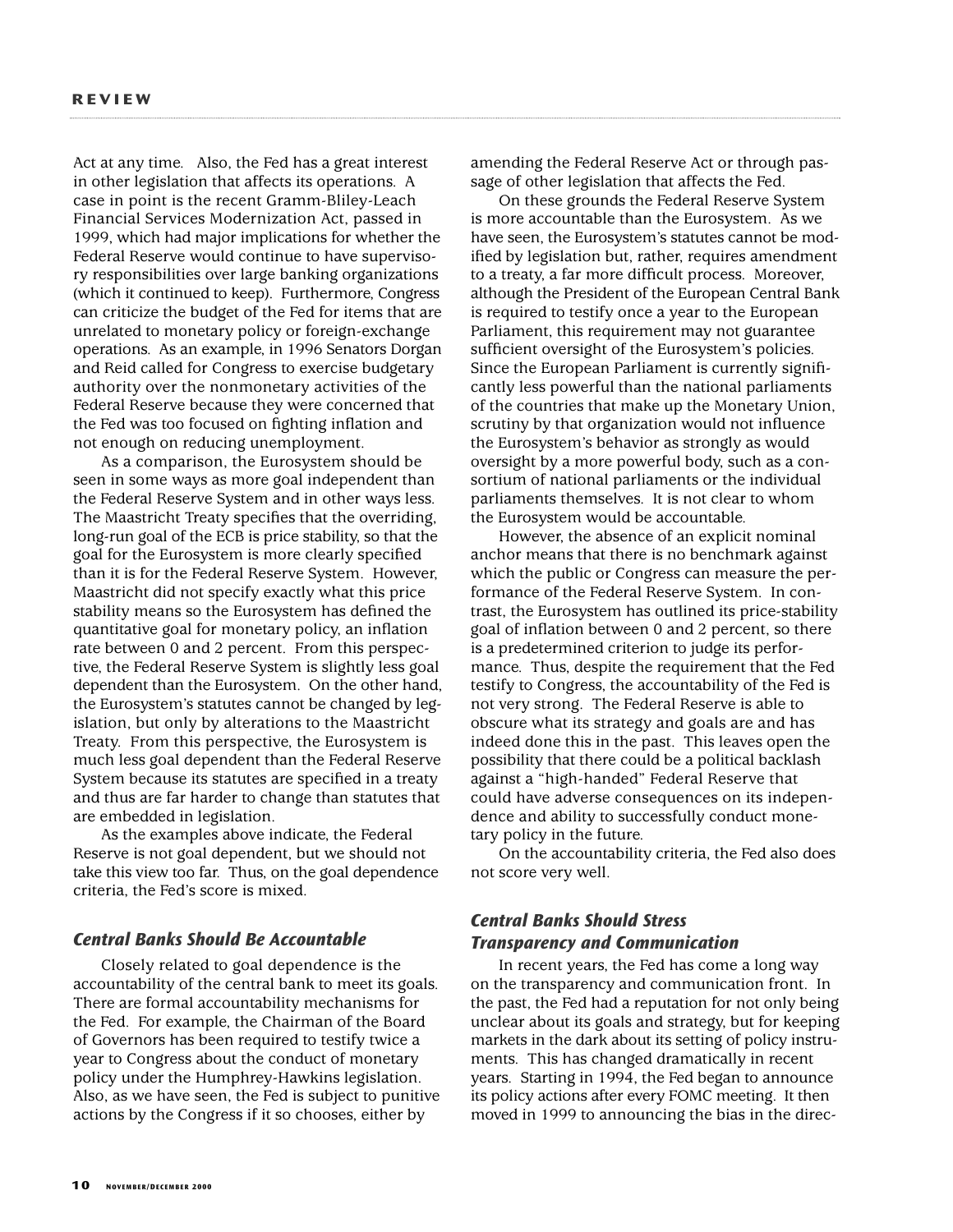tion of future moves in the federal funds rate, which caused some confusion, and so replaced this announcement at the beginning of this year with one that indicates the balance of risks for the future whether toward higher inflation or toward a weaker economy. Fed officials also have been more active in articulating the strategy of monetary policy, its need to be preemptive, and the importance of the pursuit of price stability.

Despite improved transparency and communication, the lack of explicit goals has meant that Fed transparency is still much less than at many other central banks. In contrast to central banks that have adopted inflation targeting, the Fed produces nothing like an "Inflation Report" in which it clearly lays out in plain English the strategy for monetary policy and how well the central bank has been doing. One consequence of the weakness of Fed transparency and communication is that the public debate on monetary policy in the United States still has a tendency to focus on short-run considerations, as reflected in politicians' focus on "jobs, jobs, jobs" when discussing monetary policy. This focus on short-run considerations is substantially less in countries where central banks use communication vehicles such as "Inflation Reports" to refocus the public debate on longer-run considerations such as price stability.

It is interesting to contrast the way public debate is conducted with what has occurred in Canada, which has adopted an inflation-targeting regime with high transparency and accountability. In 1996, the president of the Canadian Economic Association made a speech criticizing the Bank of Canada for pursuing monetary policy that (he claimed) was too contractionary. His speech sparked off a widespread public debate. Instead of degenerating into calls for the immediate expansion of monetary policy with little reference to the long-run consequences of such a policy change, the debate was channeled into a substantive discussion over what should be the appropriate target for inflation, with both the Bank and its critics obliged to make explicit their assumptions and estimates of the costs and benefits of different levels of inflation. Indeed, the debate and the Bank of Canada's record and responsiveness led to increased support for the Bank of Canada, with the result that criticism of the Bank and its conduct of monetary policy was not a major issue in the 1997 elections as it had been during the 1993 elections.

On the transparency and communication crite-

ria, the Fed's score is mixed, although it has been improving over time.

# *Central Banks Should also Have a Financial Stability Goal*

Here the Fed's performance has been very strong. The Greenspan Fed has made it very clear that it will act decisively to prevent financial crises and has done so not only with words but with actions. The Fed's actions immediately after the October 19, 1987, stock market crash are a textbook case of how a lender-of-last-resort role can be performed brilliantly.<sup>8</sup> The Fed's action was immediate, with Greenspan announcing right before the market opened on October 20 of the Federal Reserve System's "readiness to serve as a source of liquidity to support the economic and financial system," which operated to decrease uncertainty in the marketplace. Reserves were injected into the system, but once the crisis was over, they were withdrawn. Not only was a crisis averted so that the business cycle expansion continued, but also the inflationary consequences of this exercise of the lender-of-last-resort role were small. The 75 basis point decrease in the federal funds rate in the Fall of 1998 immediately after the Russian financial crisis and the near-failure of Long-Term Capital Management, which roiled U.S. capital markets, also illustrated the Fed's commitment to act decisively to prevent financial instability. The aftermath was an economy that continued to expand, with inflation staying at the 2 percent level.

On the criteria of the commitment to the financial stability goal, the Fed's score is excellent.

# **CONCLUSION: WHAT SHOULD THE FED DO?**

Our scorecard for the Fed indicates that although the institutional set up of the Fed scores well on some criteria, there is room for improvement in others. But, is there a need for the Fed as an institution to change? The Fed's performance in recent years has been extraordinary. It has been able to bring down inflation in the United States to the 2 percent level, which can reasonably be characterized as being consistent with price stability, while the economy has been experiencing the longest business cycle expansion in U.S. history, with very

<sup>&</sup>lt;sup>8</sup> Indeed, this example appears in my textbook (Mishkin, 1998).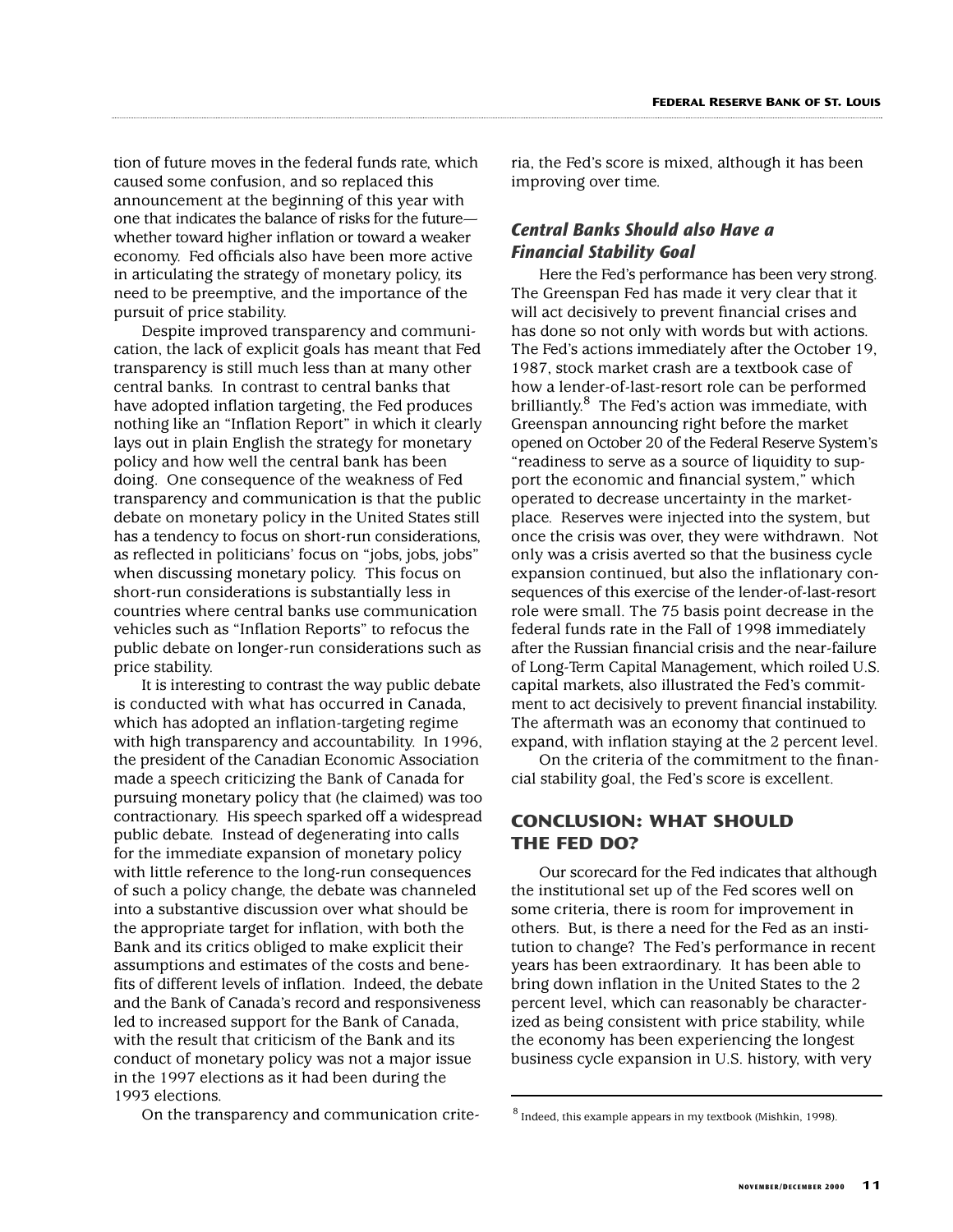high rates of economic growth. As my son likes to say, "It don't get no better than this." The natural question then arises: If it ain't broke, why fix it?

However, our Fed scorecard suggests that we do need to consider institutional improvements in the way the central bank operates. The absence of an institutional commitment to price stability, along with weak Fed transparency, which stems from the absence of an explicit nominal anchor, leaves the Fed open to political pressure to pursue short-run objectives (i.e., job creation). This might lead to timeinconsistent expansionary policy and would produce inflation. In the past, after a successful period of low inflation, the Federal Reserve has "fallen off the wagon" and reverted to inflationary monetary policy—the 1970s are one example—and, without an explicit nominal anchor, this could certainly happen again in the future.

Indeed, the most serious problem with the Fed's institutional framework and the way it currently operates is the strong dependence on the preferences, skills, and trustworthiness of the individuals in charge of the central bank. Yes, the Fed under Alan Greenspan has been doing a great job, and so the Fed's prestige and credibility with the public have risen accordingly. But the Fed's leadership will eventually change, and there is no guarantee that the new leadership will be committed to the same approach. Nor is there any guarantee that the relatively good working relationship that now exists between the Fed and the executive branch will continue. In a different economic or political environment—and considering the possibility for a backlash against the Fed's lack of accountability the Fed might face far stronger attacks on its independence and increased pressure to engage in over-expansionary policies, further raising the possibility that inflation will shoot up again.

So what should the Fed do? The answer is that the Fed should continue in the direction that it has already begun to increase its transparency and accountability. First, it should advocate a change in its mandate to put price stability as the overriding, long-run goal of monetary policy. Second, it should advocate that the price-stability goal should be made explicit, with a numerical long-run inflation goal. Government involvement in setting this explicit goal would be highly desirable, making the Fed goal independent, which should help retain public support for the Fed's instrument independence. Third, the Fed should produce an "Inflation Report" type of document

that clearly explains its strategy for monetary policy and how well it has been doing in achieving its announced inflation goal.

The outcome of these changes is that the Fed would be moving to an inflation-targeting regime of the type described in our book, which has been recently published by the Princeton University Press (Bernanke, Laubach, Mishkin, and Posen, 1999). Clearly, the U.S. Congress and executive branch need to play an important role in encouraging the Fed to move toward inflation targeting. A detailed outline of a proposal for how this might be done can be found in our book. I leave you to read it on your own. Otherwise, you will be subjected to another full lecture.

#### **REFERENCES**

- Alesina, Alberto, and Lawrence H. Summers. "Central Bank Independence and Macroeconomic Performance: Some Comparative Evidence," *Journal of Money, Credit, and Banking* (May 1993), pp. 151-62.
- Andersen, Palle, and David Gruen. "Macroeconomic Policies and Growth," in *Productivity and Growth*, Palle Andersen, Jacqueline Dwyer, and David Gruen, eds., Reserve Bank of Australia, 1995, pp. 279-319.
- Barro, Robert J., and David Gordon. "A Positive Theory of Monetary Policy in a Natural Rate Model," *Journal of Political Economy* (August 1983), pp. 589-610.
- Bernanke, Ben S. "Non-Monetary Effects of the Financial Crisis in the Propagation of the Great Depression," *American Economic Review* (March 1983), pp. 257-76.

\_\_\_\_\_\_\_\_\_\_, "Comment on 'The Synergies Between Bank Supervision and Monetary Policy: Implications for the Design of Bank Regulatory Structure'," in *Prudential Supervision: What Works and What Doesn't*, Frederic S. Mishkin, ed., University of Chicago Press, forthcoming.

\_\_\_\_\_\_\_\_\_\_, Thomas Laubach, Frederic S. Mishkin, and Adam S. Posen. *Inflation Targeting: Lessons from the International Experience*, Princeton University Press, 1999.

- Blinder, Alan S. *Central Banking in Theory and Practice*, MIT Press, 1998.
- Briault, Clive. "The Costs of Inflation," *Bank of England Quarterly Bulletin* (February 1995), pp. 33-45.
- Calvo, Guillermo. "On the Time Consistency of Optimal Policy in the Monetary Economy," *Econometrica* (November 1978), pp. 1411-28.
- Corsetti, Giorgio, Paolo Pesenti, and Noriel Roubini. "What Caused the Asian Currency and Financial Crisis? Part I and II," NBER Working Papers, nos. 6833 and 6834, 1998.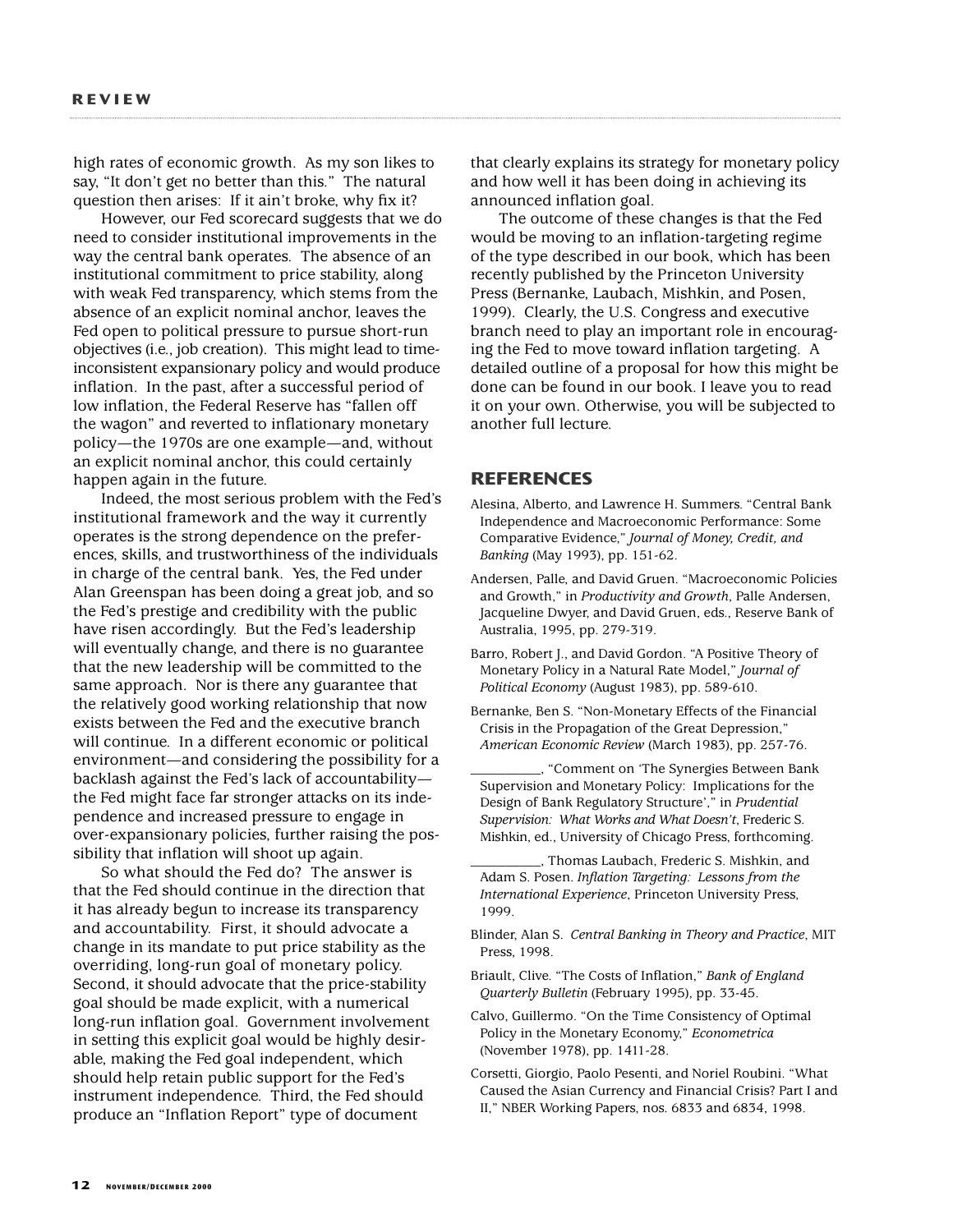Cukierman, Alex. *Central Bank Strategy, Credibility, and Independence: Theory and Evidence*, MIT Press, 1992.

Debelle, Guy, and Stanley Fischer. "How Independent Should a Central Bank Be?" in *Goals, Guidelines, and Constraints Facing Monetary Policymakers*, Jeffrey C. Fuhrer, ed., Federal Reserve Bank of Boston, 1994, pp. 195-221.

English, William B. "Inflation and Financial Sector Size," Finance and Economics Discussion Series No. 96-16, Board of Governors of the Federal Reserve System, April 1996.

Feldstein, Martin. "Capital Income Taxes and the Benefits of Price Stabilization," NBER Working Paper 6200, September 1997.

Fischer, Stanley. "Modern Central Banking," in *The Future of Central Banking*, Forrest Capie, Charles A. E. Goodhart, Stanley Fischer, and Norbert Schnadt, eds., Cambridge University Press, 1994, pp. 262-308.

Friedman, Milton, and Anna J. Schwartz. *A Monetary History of the United States, 1867-1960*, Princeton University Press, 1963.

King, Mervyn, "Changes in UK Monetary Policy: Rules and Discretion in Practice," *Journal of Monetary Economics*, (June 1997), pp. 81-97.

Kydland, Finn, and Edward Prescott. "Rules Rather than Discretion: The Inconsistency of Optimal Plans," *Journal of Political Economy* (June 1977), pp. 473-91.

McCallum, Bennett T. "Inflation: Theory and Evidence," in *Handbook of Monetary Economics*, Ben M. Friedman and Frank H. Hahn, eds., Elsevier Press, 1990, pp. 963-1012.

\_\_\_\_\_\_\_\_\_\_. "Two Fallacies Concerning Central-Bank Independence," *American Economic Review* (May 1995), pp. 207-11.

Mishkin, Frederic S. "Asymmetric Information and Financial Crises: A Historical Perspective," in *Financial Markets and Financial Crises*, R. Glenn Hubbard, ed., University of Chicago Press, 1991, pp. 69-108.

\_\_\_\_\_\_\_\_\_\_. "An Evaluation of the Treasury Plan for Banking Reform," J*ournal of Economic Perspectives* (Winter 1992), pp. 133-53.

\_\_\_\_\_\_\_\_\_\_. "Understanding Financial Crises: A Developing Country Perspective," in *Annual World Bank Conference on Development Economics*, 1996, pp. 29-62.

\_\_\_\_\_\_\_\_\_\_. *The Economics of Money, Banking, and Financial Markets*, 5th ed., Addison-Wesley Publishing Co., 1998.

\_\_\_\_\_\_\_\_\_\_. "Lessons from the Asian Crisis," *Journal of International Money and Finance* (August 1999a), pp. 709-23.

\_\_\_\_\_\_\_\_\_\_. "International Experiences with Different Monetary Policy Regimes," *Journal of Monetary Economics* (June 1999b), pp. 579-605.

\_\_\_\_\_\_\_\_\_\_, and Adam S. Posen. "Inflation Targeting: Lessons from Four Countries," *Economic Policy Review*, Federal Reserve Bank of New York (August 1997), pp. 9-110. Peek, Joe, Eric Rosengren, and Geoffrey Tootell, "The Synergies Between Bank Supervision and Monetary Policy: Implications for the Design of Bank Regulatory Structure," in *Prudential Supervision: What Works and What Doesn't*, Frederic S. Mishkin, ed., University of Chicago Press, forthcoming.

Posen, Adam S. "Declarations Are Not Enough: Financial Sector Sources of Central Bank Independence," in *NBER Macroeconomics Annual*, Ben S. Bernanke and Julio J. Rotemberg, eds., MIT Press, 1995, pp. 253-74.

Rogoff, Kenneth. "The Optimal Degree of Commitment to an Intermediate Monetary Target," *Quarterly Journal of Economics* (November 1985), pp. 1169-89.

Sargent, Thomas, and Neil Wallace. "Some Unpleasant Monetarist Arithmetic," *Quarterly Review*, Federal Reserve Bank of Minneapolis (Fall 1981), pp. 1-17.

Svensson, Lars. "Inflation Targeting as Monetary Policy Rule," *Journal of Monetary Economics* (June 1999), pp. 607-54.

Taylor, John, ed. *Monetary Policy Rules*, University of Chicago Press, Chicago, 1999.

Woodford, Michael. "Monetary Policy and Price Level Determinacy in a Cash-in-Advance Economy," *Economic Theory*, vol. 4, no. 3 (1994), pp. 345-80.

\_\_\_\_\_\_\_\_\_\_. "Price-Level Determinacy with Control of a Monetary Aggregate," *Carnegie-Rochester Conference Series on Public Policy* (December 1995), pp. 1-46.